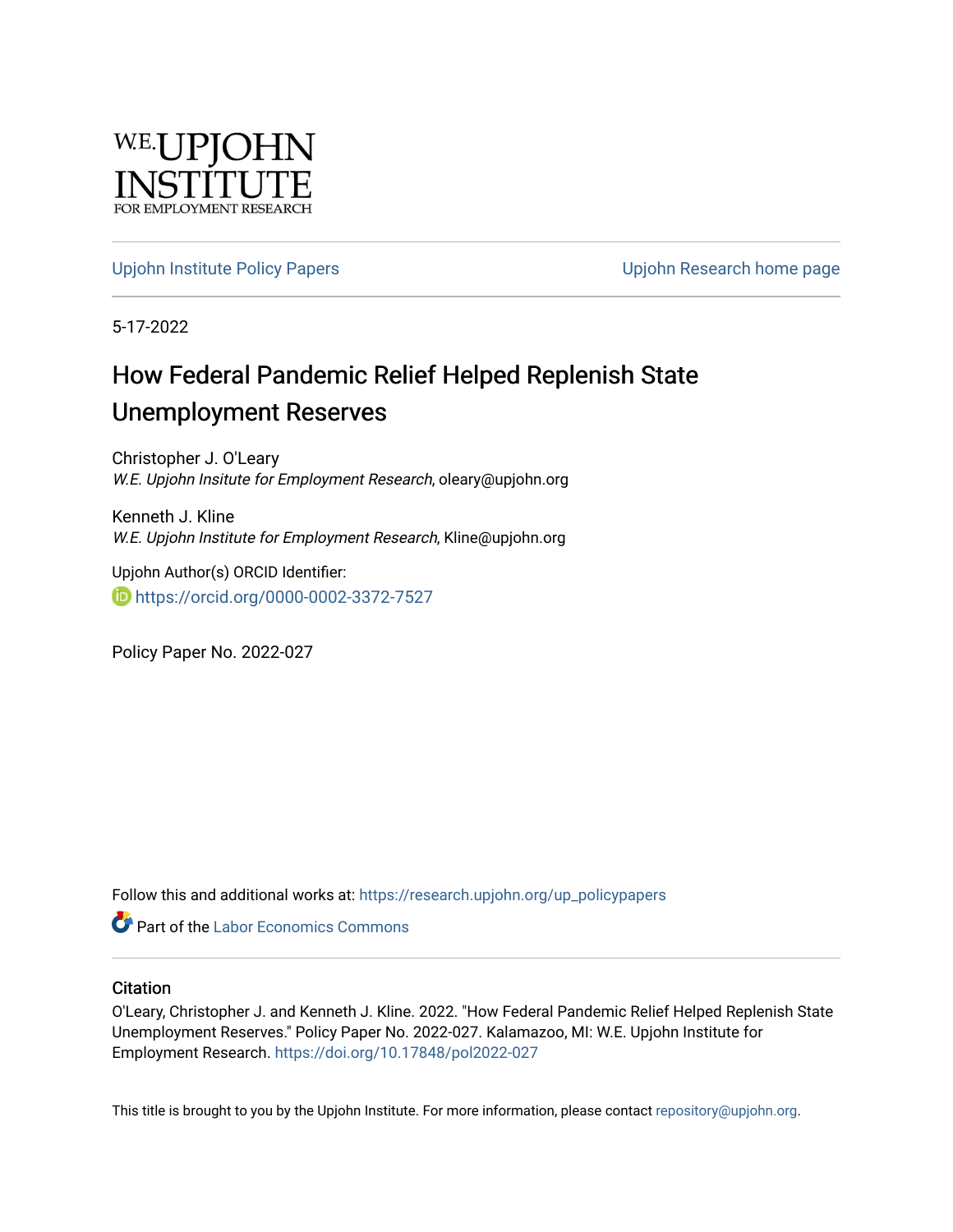# UPJOHN INSTITUTE POLICY PAPER 2022-027

Christopher J. O'Leary *W.E. Upjohn Institute for Employment Research* oleary@upjohn.org

Researching the causes and consequences of unemployment

Kenneth J. Kline *W.E. Upjohn Institute for Employment Research* kline@upjohn.org

May 2022

#### **ABSTRACT**

Unemployment insurance (UI) is a state-administered program that pays temporary partial earnings replacement to involuntarily unemployed workers while they seek reemployment. During the COVID-19 pandemic, UI claims surged and became a primary source for income replacement for workers who lost their jobs. However, despite previous federal incentives for states to shore up their UI funding reserves, the scale of claims during the pandemic was unprecedented, and the federal government needed to step in to help pay not only for direct, expanded benefits but for additional assistance to states themselves. Although this effort helped backstop the successful operation of states' UI programs, it continued the trend of the federal government paying for an increasing share of benefits during crises, and weakening incentives for state UI systems to be independent and self-financing.

#### **JEL Classification Codes:** H74, H76, J65

**Key Words:** Unemployment Insurance, Benefit Financing, COVID-19, CARES, ARPA, Forward Fund, Reserve Adequacy, Average High Cost Multiple

**Acknowledgments:** We thank Emily Maher and Leo Garcia at the National Conference of State Legislatures for data on sate use of federal funds to boost state UI reserves. Brad Hershbein and Allison Colosky made excellent suggestions to improve our writing and Claire Black formatted the final version for presentation.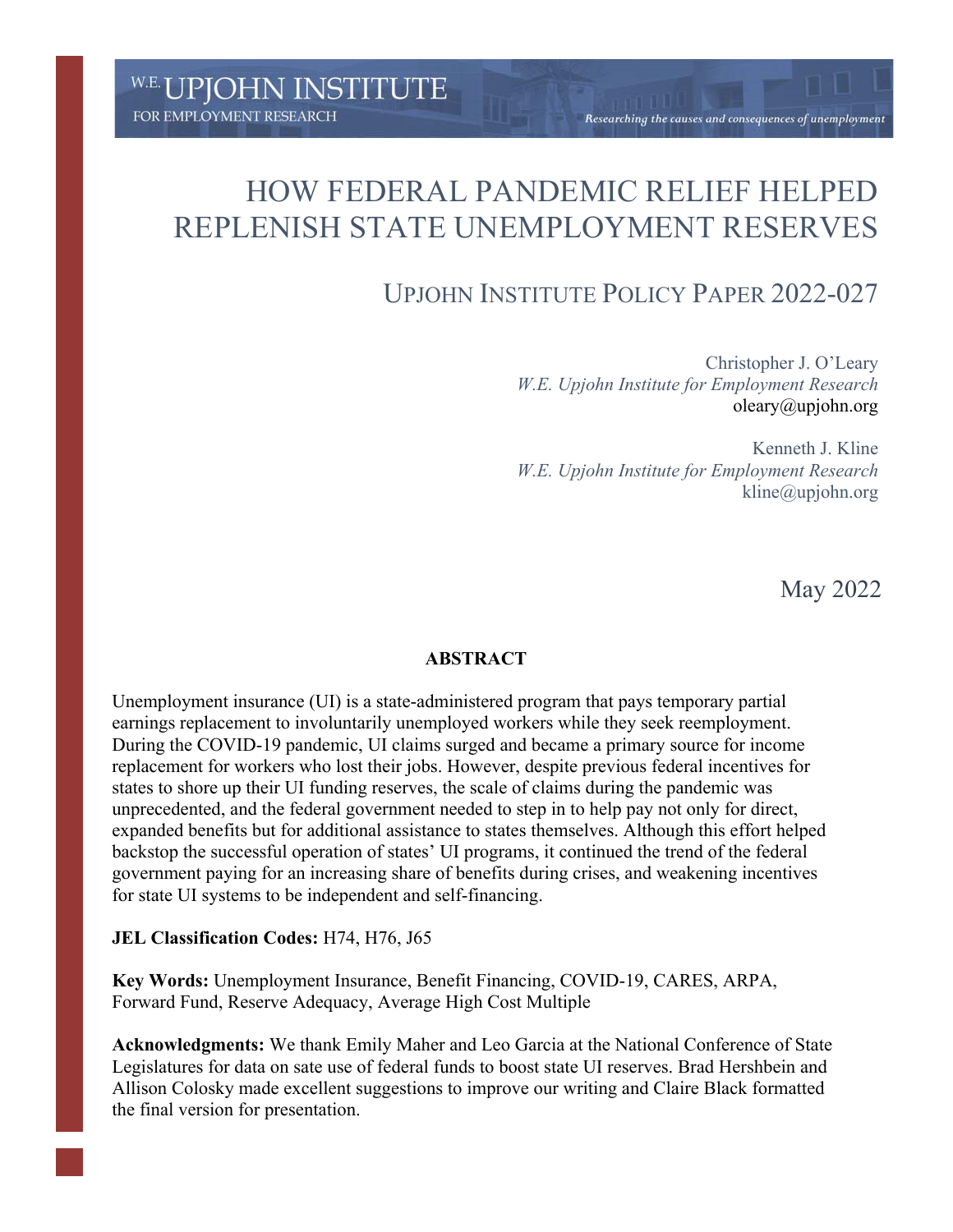### **HOW FEDERAL PANDEMIC RELIEF HELPED REPLENISH STATE UNEMPLOYMENT RESERVES**

Unemployment insurance (UI) pays temporary partial earnings replacement to involuntarily unemployed workers while they seek reemployment. Starting in March 2020, as states implemented economic shutdowns to stop the spread of the novel coronavirus (COVID-19), UI became a prime mechanism for income replacement for the many workers laid off during this time. However, the claims for UI were unprecedented in scope—35.4 million initial applications for state regular benefits were filed in the second quarter of 2020, compared to 8.8 million in the first quarter of 2009 and 8.4 million in the first quarter of 1982 (and just 2.7 million in the strong economy of the second quarter of 2019). As a result of the high claim volume during the pandemic, many states ran out of UI reserves and had to borrow from the U.S. Treasury to pay benefits. After passage of the Coronavirus Aid, Relief, and Economic Security (CARES) Act in March 2020 and the American Rescue Plan (ARPA) Act in March 2021, several states chose to use some of these federal relief funds to buttress their reserves. We argue this choice improved states' UI reserves and likely forestalled states from making changes to reduce UI program costs—such as cutting benefits.

#### **How States Normally Finance Their UI Programs**

Regular state UI programs can quickly replace at least some income for unemployed workers. States establish weekly benefit amounts, the potential duration of benefits, and tax systems for financing these regular benefits. From the 1950s until after the 2008–2009 financial crisis, all states paid up to 26 weeks of regular UI benefits and usually replaced about 50 percent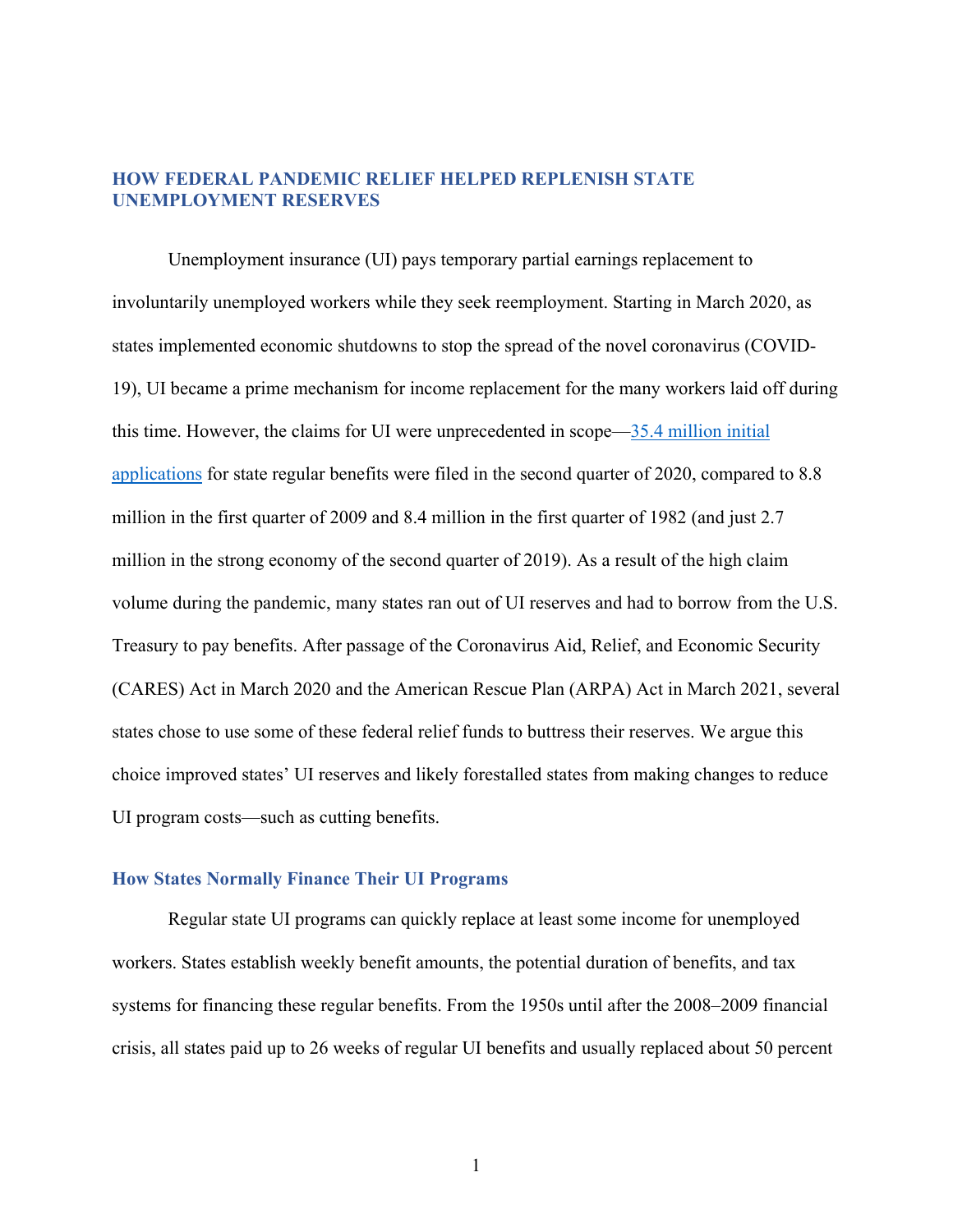of prior earnings, up to state maximum weekly benefit amounts.<sup>1</sup> State UI benefits are mainly financed by taxes on employer payrolls, with employers with more UI beneficiaries paying higher rates (a mechanism called experience rating). States are incentivized to "forward fund" benefits by building sufficient reserves, which are held in accounts with the Unemployment Trust Fund at the U.S. Treasury. Forward funding is part of what makes state UI systems countercyclical—they inject income for consumer spending to unemployed workers to counter economic downturns, but they also somewhat dampen expansions through business tax increases during recoveries in order to rebuild reserves. However, deep downturns can upset this balance. Benefits paid during and after the financial crisis exhausted UI reserves in 36 states, forcing them to borrow from the U.S. Treasury to continue benefit payments.

To incentivize states to build larger reserves for the future, the U.S. Department of Labor in 2014 made available zero-interest short-term loans, with a goal of states having reserves equal to at least one year of recession-level benefits by 2019. This threshold, called the average highcost multiple (AHCM), was thus set at a minimum of 1.0, for one year's worth of benefits.<sup>2</sup> In 2007, before the financial crisis, only 19 states had reached the 1.0 standard; the average AHCM across states was 0.52. Following the financial crisis, the UI debt problem led to a range of state responses to either increase revenue or decrease benefits (O'Leary and Kline 2019). Some states allowed their existing tax systems to trigger higher tax rates and a few states increased the share of payroll wages that get taxed, but other states were reluctant to raise UI taxes quickly for fear of choking off business recovery and labor demand (Johnston 2021). Many states prevented rate

<sup>&</sup>lt;sup>1</sup> For this latter period, also called the Great Recession, the National Bureau of Economic Research's Business Cycle Dating Committee determined the business cycle peak was in December 2007 and the trough in June 2009. 2

<sup>&</sup>lt;sup>2</sup> Technically, the AHCM is the number of years of benefits available in state reserves when paid out at the rate of the average of the three highest annual payout rates in the previous 20 years.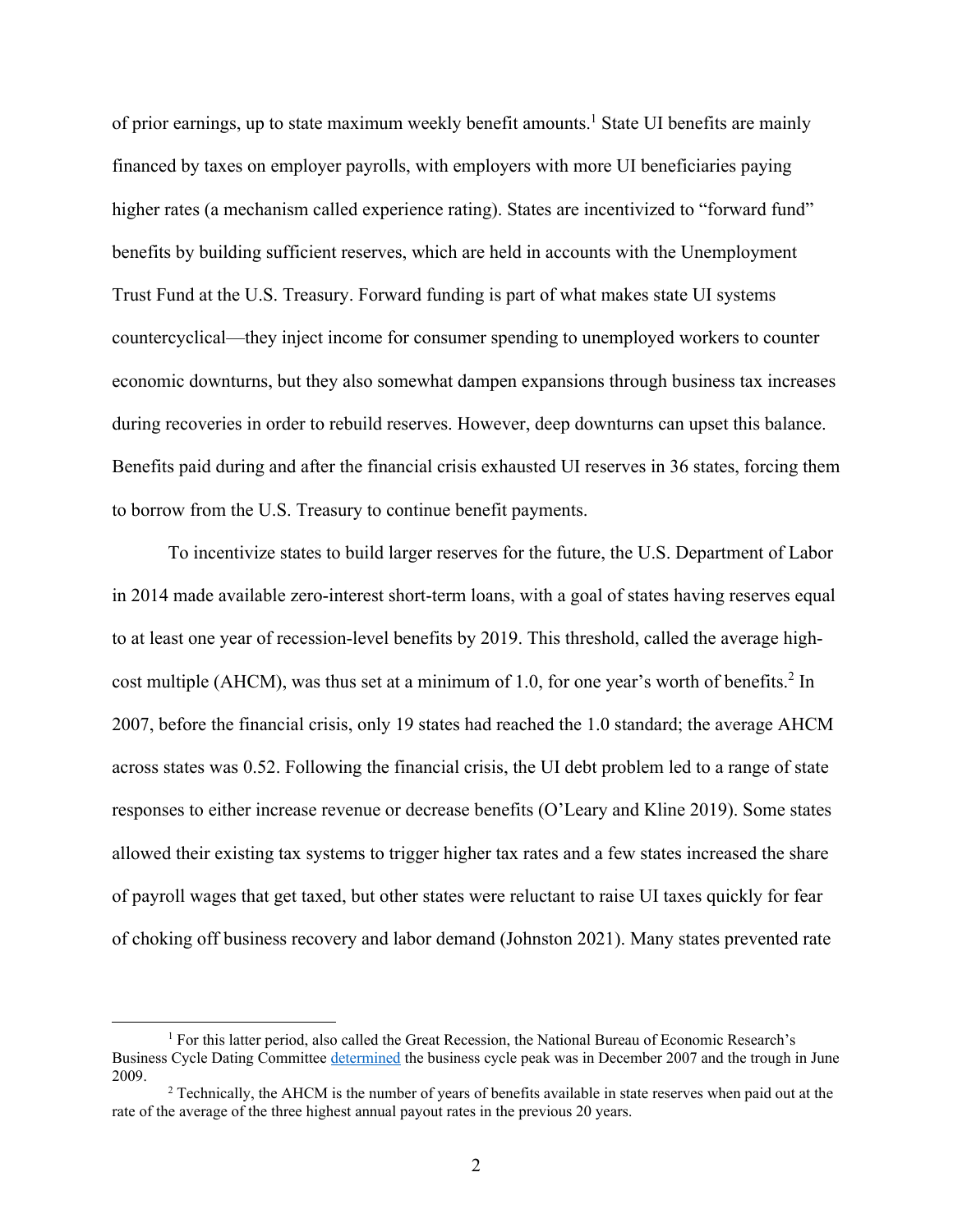increases on employers, preferring instead to repay debt by taking smaller federal UI credits.<sup>3</sup> Eight states cut potential durations of regular state benefits, and one of these also cut weekly benefit amounts.<sup>4</sup>

#### **The Surge in Federal UI Funding during the Pandemic**

At the end of 2019, on the eve of the pandemic, 31 states had reserves that exceeded the 1.0 AHCM reserve standard, but the average across all states was still just 0.80, despite the federal incentives and record low unemployment (ET Financial Data Handbook, 394). These reserve levels would not have been adequate to finance benefits in the Great Recession, let alone for the unprecedented claims during the COVID-19 pandemic, and the federal government needed to step in. UI expenditures for 2020 and 2021 totaled \$937 billion, of which the states (through normal employer payroll tax channels) paid only \$185 billion (ETA 2112 and ET 394). The remaining 80 percent of spending was shouldered by the federal government through special UI programs.

The biggest share of federal spending went to providing supplements to weekly unemployment benefits. The Federal Pandemic Unemployment Compensation (FPUC) program added \$600 per week to all UI benefit checks from early April through July 2020 (under the CARES Act), \$300 per week from late December 2020 to mid-March 2021 (under the Continued Assistance Act), and \$300 per week from mid-March 2021 to early September 2021 (under the

 $3$  See O'Leary and Kline (2020) for a discussion of states accepting reductions in the Federal Unemployment Tax Act credit to repay outstanding debt. 4

Potential durations were cut to less than 26 weeks in Arkansas, Florida, Georgia, Kansas, Michigan, Missouri, North Carolina, and South Carolina. North Carolina also reduced the maximum weekly benefit amount from \$504, allowing for inflation adjustments, to a fixed \$350, where it has remained since 2013. Also, Illinois cut potential duration to 25 weeks in 2013 but raised it back to 26 weeks the following year. See O'Leary and Kline (2020) for details.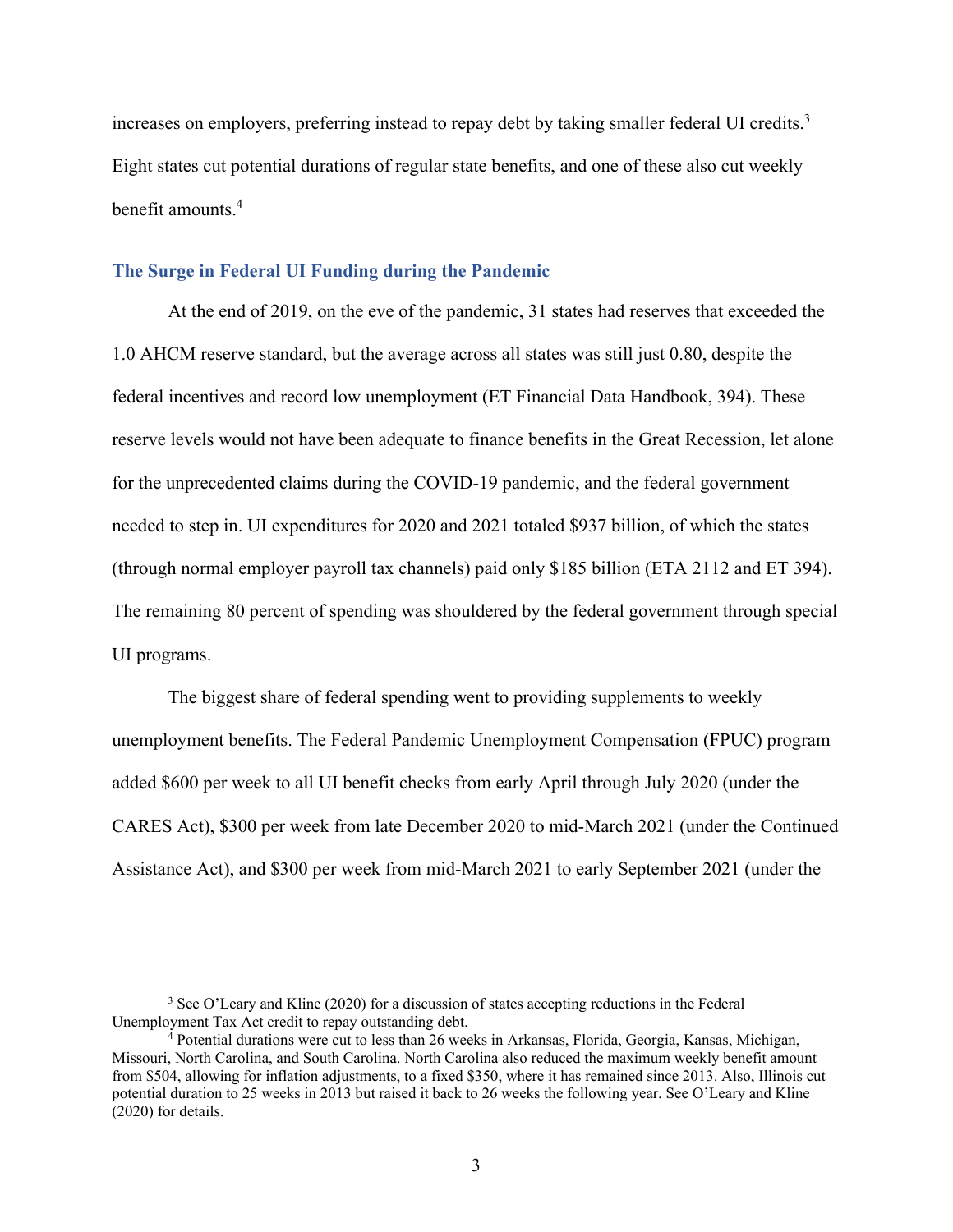ARP Act).<sup>5</sup> The FPUC payments totaled \$349 billion through year-end 2021. The Pandemic Unemployment Assistance program provided \$124 billion in benefits to persons not eligible for regular UI, which covers only employees with sufficient earnings and workforce attachment. Another federal program, Pandemic Emergency Unemployment Compensation, extended the duration of regular state UI benefits, distributing an additional \$89 billion in federal funding. Under the CARES and ARP Acts, the federal government also paid for 100 percent of benefits under the permanent Extended Benefits program, which extends UI benefit durations when certain state-level unemployment rate "triggers" are met. By statute, the cost of those program benefits is nominally shared 50-50 between federal and state governments, but the federal government paid \$12 billion of the states' share during the pandemic.<sup>6</sup> Additional, miscellaneous federal contributions added another \$174 billion in benefits, collectively bringing the federal total to \$752 billion.

#### **Additional Federal Relief to States and Use for UI Reserves**

Besides these direct federal outlays for UI benefits, funds from the CARES and ARP Acts to provide more general financial assistance may have forestalled states' need to reduce UI benefits or change tax structures in order to avoid exhausting their UI reserves or having to borrow. Thirty-five states used funds from CARES and/or ARP in 2020 and 2021 to shore up their UI trust funds—by a total of over \$25 billion (Table 1). Among these 35 states, after accounting for outstanding loans from the U.S. Treasury, California and Connecticut still had negative net reserves at the end of 2021, although California used just \$6.5 million from the

<sup>&</sup>lt;sup>5</sup> In an effort to address labor shortages, some states ended one or more of the federal unemployment assistance programs before the September 2021 expiration. Coombs et al. (2021) found these early withdrawals increased employment rates slightly, but estimated gains in earnings were small compared to the loss in benefits, such that net aggregate income fell.

 $6$  The normal federal share of Extended Benefits is paid from funds collected through the federal unemployment tax on employers and is held in the federal Employment Security Administration Account.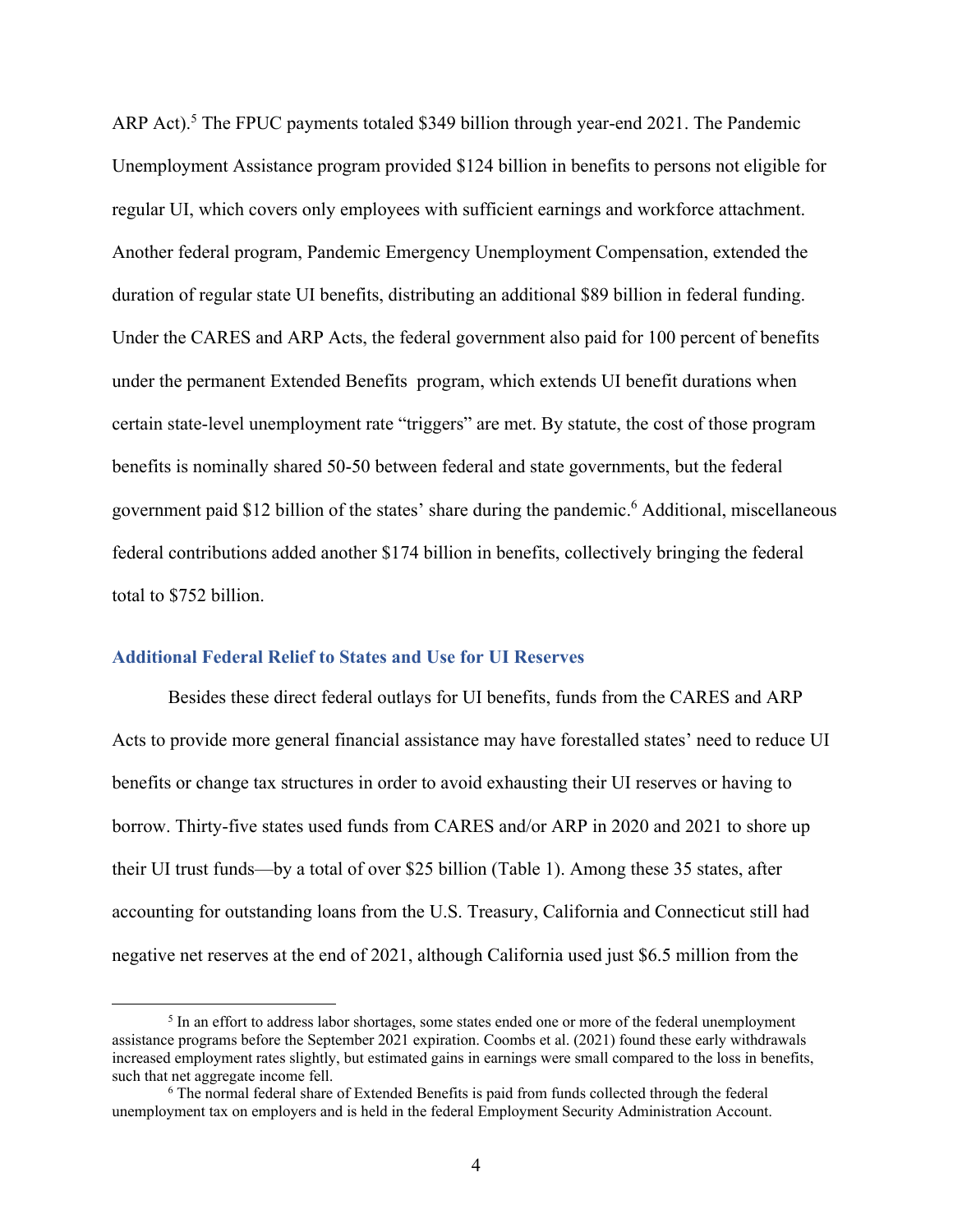CARES Act while borrowing more than \$19 billion from the Treasury. Had it not been for the infusion of cash, an additional 11 states would have had negative reserve positions at the end of 2021 (Figure 1). Prior to the pandemic, at year-end 2019, the 35 states that would use CARES or ARPA money had average reserves (expressed in AHCM terms) of 1.14. As of year-end 2021, their AHCMs averaged 0.77—or just 0.20 without the cash infusions (ET 394, NCSL, author's calculations adding wage data from UI Quarterly Data Summary).

Seventeen states (and territories) did not use CARES or ARP funds to boost their reserves. At year-end 2019, their AHCMs averaged 1.16. Currently, these states/territories have an average AHCM of 0.29 (ET 394, NCSL) (Figure 2).

During 2020 and 2021, despite the availability of federal funds, 23 states and territories still borrowed money for their UI programs from the U.S. Treasury. Collectively, their outstanding debt peaked at \$55.2 billion in April 2021. Fifteen of these states used CARES and/or ARP funds to buttress reserves, and 10 still had outstanding debt at the end of 2021. Just two states, California and Connecticut both used CARES/ARP money and had outstanding debt at the end of 2021 (NCSL, U.S. Department of Treasury, fiscaldata.treasury.gov).

#### **State Legislative Responses to the Pandemic Surge in Benefit Payments**

As mentioned above, in the early years after the financial crisis of 2008–2009, 36 states had to borrow to pay UI benefits, and eight states with accumulated debt passed laws reducing benefit generosity. At the time, there were no sources of federal funding to replenish state UI reserves. In contrast, during the pandemic in 2020 and 2021, there were nearly 100 pieces of legislation modifying state UI laws, and none of the changes in state laws reduced benefits. Much of the legislation addressed temporary changes suggested by U.S. Department of Labor to increase rates of benefit receipt. These included temporary suspension of both work search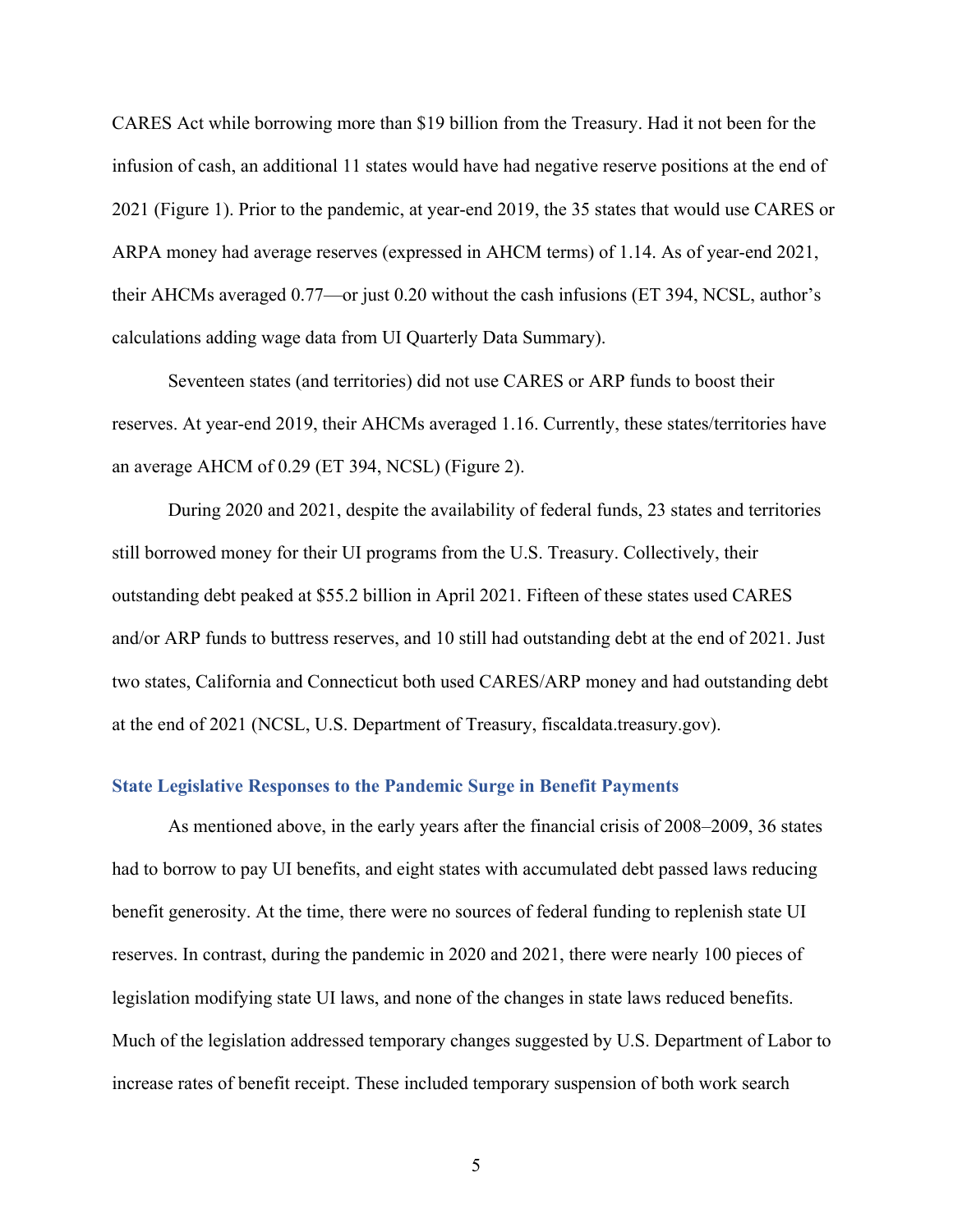requirements and experience rating of UI tax rates (Levine 2021).<sup>7</sup> The pandemic era changes in state UI laws mostly improved financing and benefits. Colorado and Connecticut passed laws to raise their taxable wage bases; Virginia and West Virginia established work sharing programs for short time compensation (allowing partial benefits for workers whose hours are reduced but are not laid off); and California, Georgia, Maine, New York, and Oregon increased earnings disregards for partial UI benefits (allowing higher earnings before losing UI eligibility). Furthermore, while eight states turned to the municipal bond market to finance UI debt after the financial crisis, only Massachusetts did so in the pandemic. It appears that the option to boost UI reserves from CARES and ARP funds forestalled state legislation to restrict UI and may have even accommodated expansions in some state UI programs.

#### **Conclusion**

The federal government has extended unemployment benefits during every period of high unemployment since 1958. The federal share of all benefit payments was 7.9 percent that year and did not exceed 25 percent until 1983 (Figure 3). Between 2009 and 2013, UI benefit payments totaled \$742 billion, with federal spending accounting for \$427 billion, or 64 percent of the total. In 2010 alone, federal spending accounted for 72.7 percent of all UI benefits paid. Despite this federal generosity for UI, 36 states ended up borrowing from the U.S. Treasury, as their own UI reserves proved insufficient, and eight states cut benefit durations to reduce future obligations.

<sup>7</sup> Seventeen states and territories (Arizona, California, Connecticut, D.C., Georgia, Illinois, Kentucky, Louisiana, Michigan, Mississippi, Nevada, Oregon, Pennsylvania, Puerto Rico, Texas, Vermont, Washington, Wyoming) plus the District of Columbia and Puerto Rico suspended benefit charging by legislation. Some other states, such as Maryland, suspended charging by executive order of the governor (Maryland Executive Order 12-10- 2020).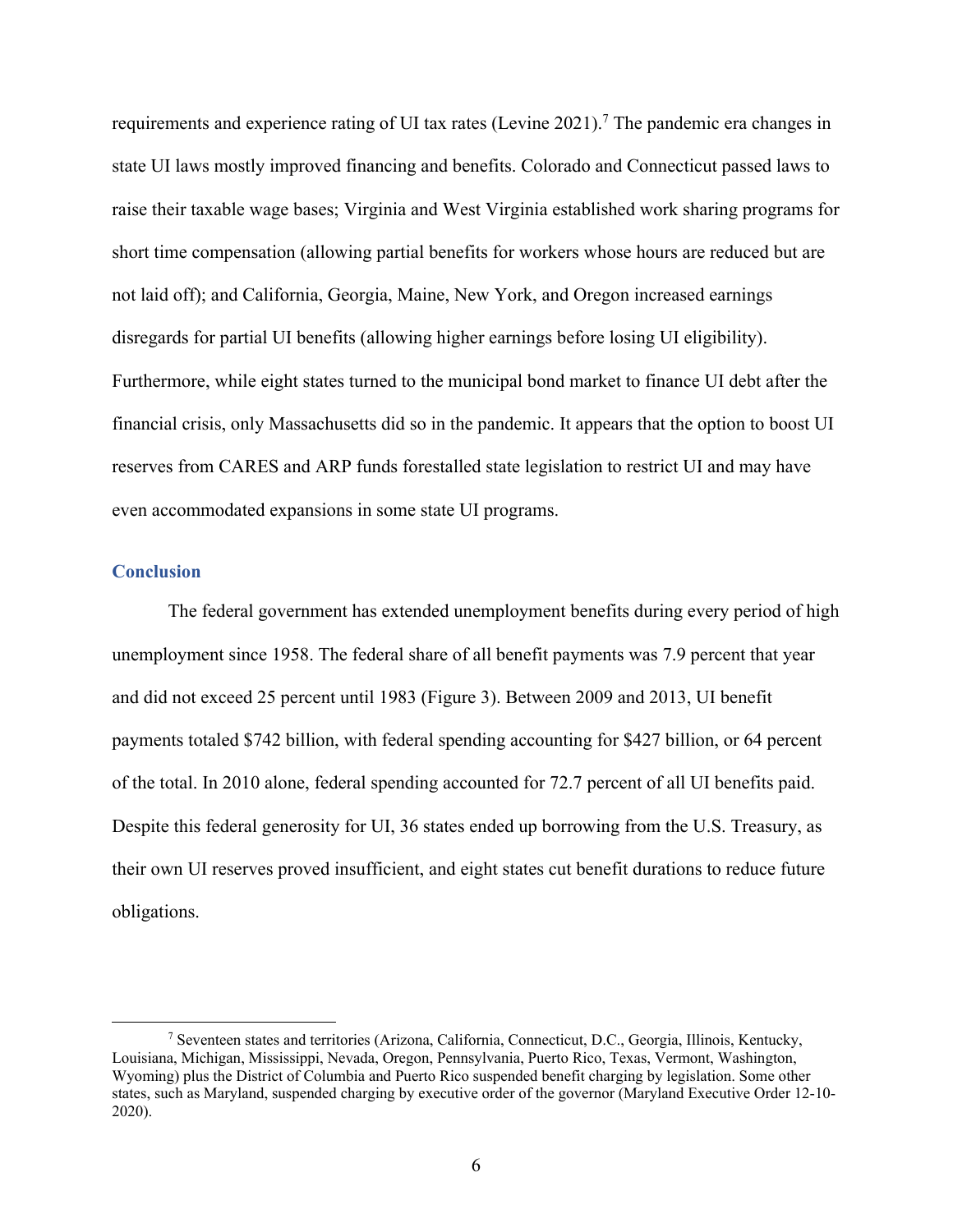Despite these measures, the majority of states were still unprepared for the unprecedented spike in UI claims in 2020 when the pandemic hit and public health measures caused work stoppages beyond the control of employers. Federal financial support for UI was impressive, accounting for 88.2 percent of all benefits paid in 2021. For states reluctant to finance regular UI benefits, federal actions in the pandemic showed that help for workers during unemployment crises is possible even if state programs are modest. However, the generous federal UI response also may have served to discourage states with meager UI systems from improving them. Without federal standards for state benefit amounts and durations, and only weak incentives for states to adequately build up their reserves, the nature of state UI programs as independent, selffinancing systems for social insurance rests on tremulous foundations.

#### **References**

- Coombs, Kyle, Arindrajit Dube, Calvin Jahnke, Raymond Kluender, Suresh Naidu, and Michael Stepner. 2021. "Early Withdrawal of Pandemic Unemployment Insurance: Effects on Earnings, Employment and Consumption." Harvard Business School Working Paper No. 22-046. Boston: Harvard Business School.
- Johnston, Andrew C. 2021. "Unemployment Insurance Taxes and Labor Demand: Quasi-Experimental Evidence from Administrative Data." *American Economic Journal: Economic Policy* 13(1): 266–293. https://doi.org/10.1257/pol.20190031
- Levine, Suzan G. 2021. "Families First Coronavirus Response Act, Division D Emergency Unemployment Insurance Stabilization and Access Act of 2020 (EUISAA)—Ending the Emergency Flexibilities Authorized under Section 4102(b)." Unemployment Insurance Program Letter No. 13-20, Change 3. Washington, DC: U.S. Department of Labor, Employment and Training Administration (ETA).
- O'Leary, Christopher J., and Kenneth J. Kline. 2020. "State Unemployment Insurance Reserves Are Not Adequate." Upjohn Institute Working Paper 20-321. Kalamazoo, MI: W.E. Upjohn Institute for Employment Research. https://doi.org/10.17848/wp20-321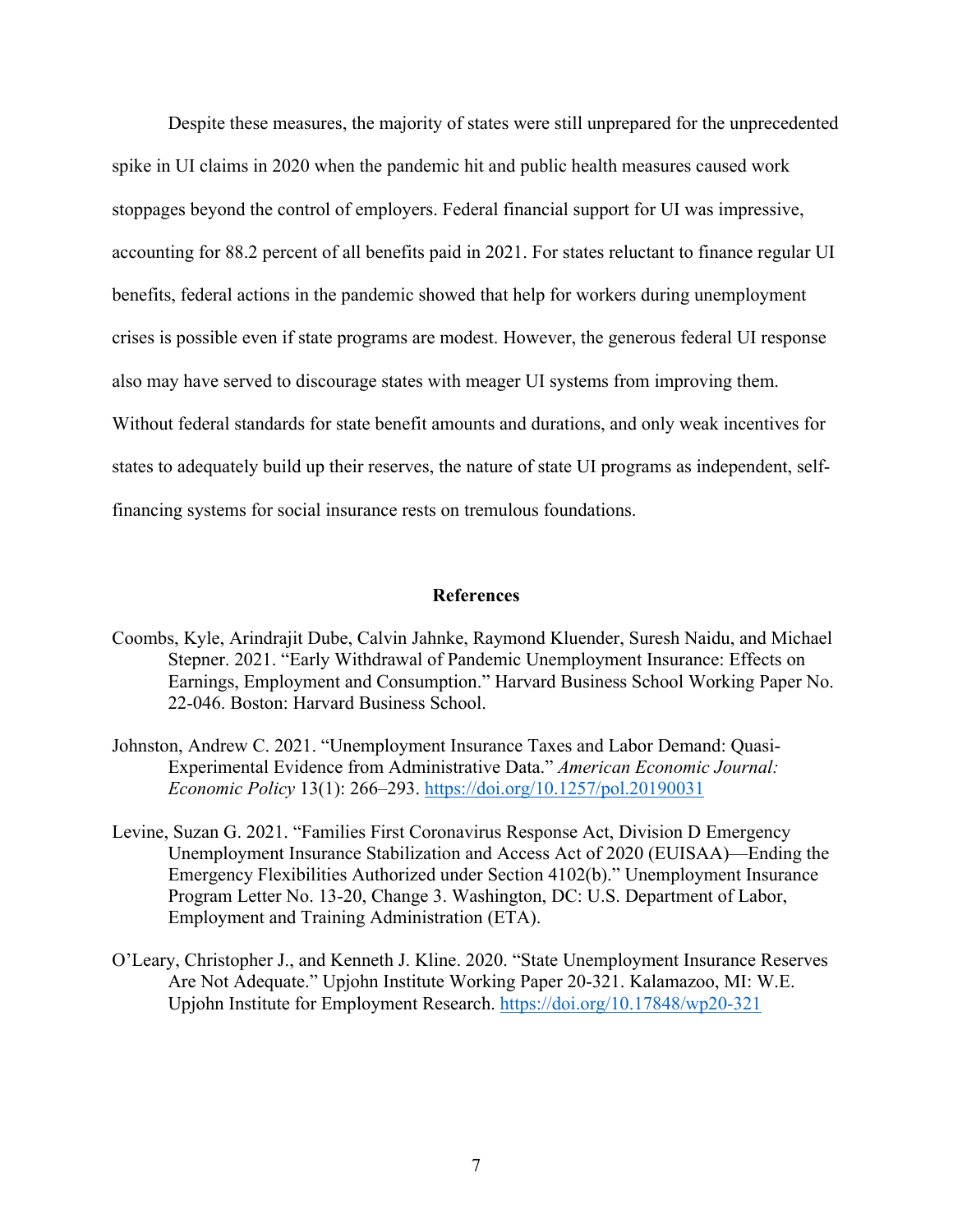#### **Data Sources**

UI Financial Transaction Summary, ETA 2112 https://oui.doleta.gov/unemploy/DataDownloads.asp

Unemployment Insurance Financial Data Handbook, ET Financial Data Handbook 394 https://oui.doleta.gov/unemploy/hb394.asp

UI Quarterly Data Summary https://oui.doleta.gov/unemploy/data\_summary/DataSum.asp

National Conference of State Legislatures https://www.ncsl.org/research/fiscal-policy/arpa-state-fiscal-recovery-fund-allocations.aspx

United States Department of Treasury https://www.treasurydirect.gov/govt/reports/tfmp/tfmp\_advactivitiessched.htm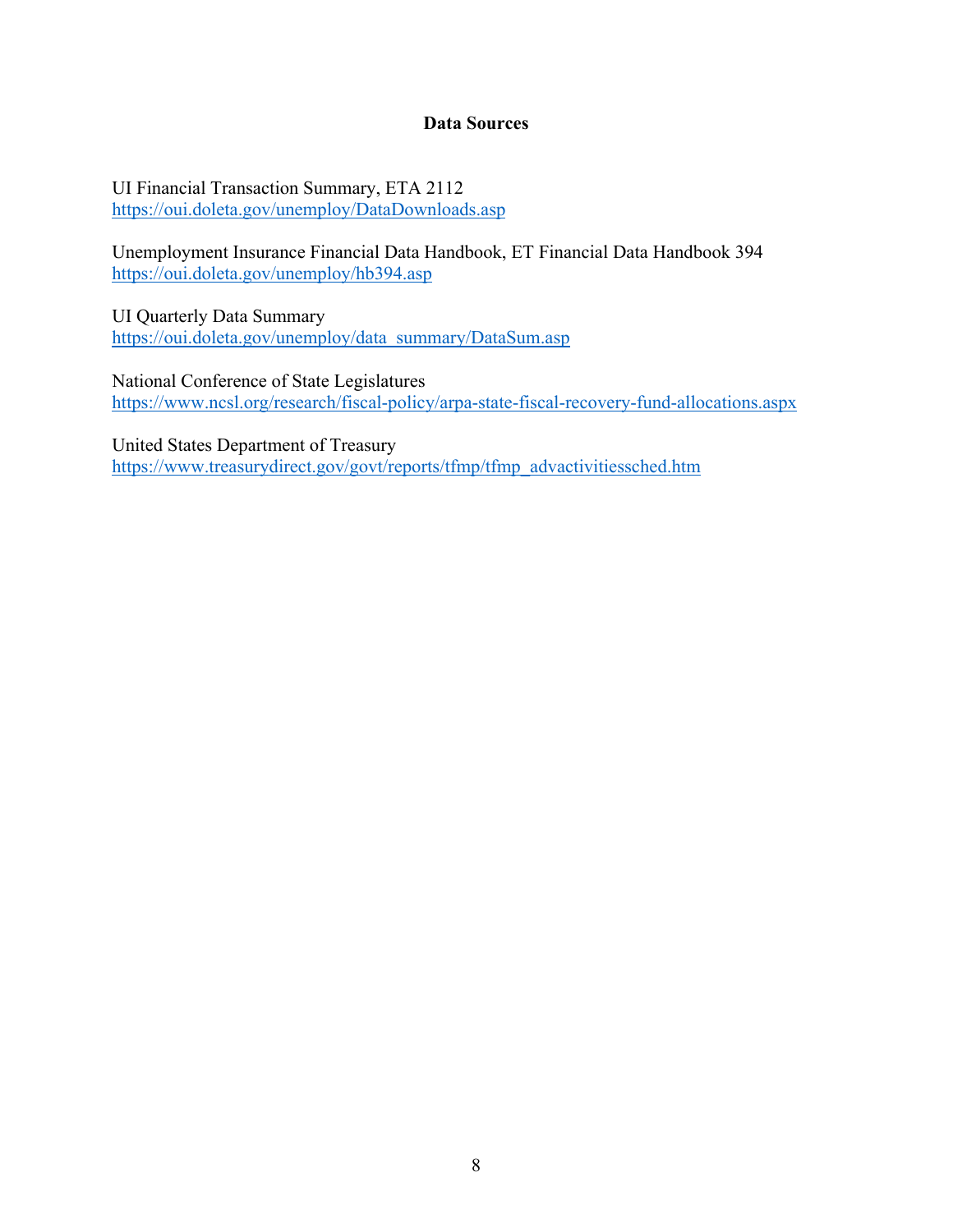|                |                               |          |               |             | Year-End 2021 |             |
|----------------|-------------------------------|----------|---------------|-------------|---------------|-------------|
|                | Peak Loan Balance in the Year |          | Cash Infusion |             | Debt to       | Net Trust   |
| State          | 2020                          | 2021     | <b>CARES</b>  | <b>ARPA</b> | Treasury      | Reserves    |
| Alabama        |                               |          | 385.0         |             |               | 628.1       |
| Arizona        |                               |          |               | 759.0       |               | 1,200.6     |
| Arkansas       |                               |          | 165.0         |             |               | 844.1       |
| California     | 17,834.6                      | 23,836.8 | 6.5           |             | 19,778.4      | $-19,201.3$ |
| Colorado       | 749.4                         | 1,014.2  |               |             | 1,013.1       | $-961.2$    |
| Connecticut    | 506.0                         | 725.1    |               | 155.0       | 568.3         | $-481.5$    |
| Delaware       | 32.9                          |          | 200.0         |             |               | 271.5       |
| Georgia        | 885.8                         | 118.8    | 2,250.0       |             |               | 923.4       |
| Hawaii         | 722.9                         | 734.7    |               | 703.0       |               | 70.8        |
| Idaho          |                               |          | 200.0         |             |               | 844.1       |
| Illinois       | 3,314.3                       | 4,512.6  |               |             | 4,512.6       | $-4,176.3$  |
| Indiana        | 123.0                         |          | 400.0         | 250.0       |               | 923.5       |
| Iowa           |                               |          | 490.0         | 237.5       |               | 1,395.2     |
| Kansas         |                               |          |               | 500.0       |               | 801.5       |
| Kentucky       | 505.7                         | 505.7    |               | 505.7       |               | 338.2       |
| Louisiana      | 133.5                         | 184.1    | 85.0          | 490.0       |               | 237.2       |
| Maine          |                               |          | 295.0         | 80.0        |               | 565.1       |
|                | 0.0                           | 68.5     |               | 830.0       |               |             |
| Maryland       |                               |          |               |             |               | 1,250.5     |
| Massachusetts  | 2,201.2                       | 2,268.0  |               |             | 2,268.0       | 585.5       |
| Michigan       |                               |          |               | 150.0       |               | 963.2       |
| Minnesota      | 969.2                         | 1,333.3  |               |             | 1,207.1       | $-1,156.5$  |
| Mississippi    |                               |          | 181.8         |             |               | 596.5       |
| Missouri       |                               |          | 300.0         |             |               | 609.2       |
| Montana        |                               |          | 204.0         |             |               | 423.4       |
| Nebraska       |                               |          | 427.0         |             |               | 504.0       |
| Nevada         | 61.9                          | 332.4    |               | 335.0       |               | 323.6       |
| New Hampshire  |                               |          | 50.0          |             |               | 195.7       |
| New Jersey     | 703.6                         | 1,038.1  |               |             | 644.5         | $-592.9$    |
| New Mexico     | 206.2                         | 296.4    |               | 657.6       |               | 390.4       |
| New York       | 9,241.4                       | 10,391.6 |               |             | 9,436.0       | $-9,362.2$  |
| North Dakota   |                               |          | 355.6         |             |               | 264.3       |
| Ohio           | 1,324.7                       | 1,471.8  |               | 1,472.0     |               | 622.0       |
| Pennsylvania   | 821.5                         | 1,559.4  |               |             | 835.3         | $-805.9$    |
| South Carolina |                               |          | 500.0         |             |               | 1,213.2     |
| South Dakota   |                               |          | 100.0         |             |               | 170.7       |
| Tennessee      |                               |          | 939.0         |             |               | 1,111.2     |
| Texas          | 6,002.5                       | 6,916.0  |               | 7,200.0     |               | 1,037.0     |
| Utah           |                               |          |               | 100.0       |               | 902.1       |
| Virgin Islands | 85.0                          | 97.4     |               |             | 96.2          | $-96.0$     |
| Virginia       | 121.5                         | 42.6     | 210.0         | 862.0       |               | 1,049.8     |
| Washington     |                               |          |               | 500.0       |               | 1,790.2     |
| West Virginia  | 132.1                         | 184.9    | 502.2         |             |               | 317.5       |
| Wyoming        |                               |          | 25.0          |             |               | 424.7       |

#### **Table 1 State Borrowing from U.S. Treasury for UI During the Pandemic, and Cash Infusion from CARES/ARPA into UI Trust Funds (\$, millions)**

NOTE: The table lists the 43 states that either used CARES/ARPA funding to supplement their UI reserves or borrowed from the U.S. Treasury.

SOURCE: Title XII loans from https://fiscaldata.treasury.gov/datasets/ssa-title-xii-advance-activities/advances-to-stateunemployment-funds-social-security-act-title-xii. Year-end UI trust balances from

https://www.treasurydirect.gov/govt/reports/tbp/account-statement/report.html. Cash infusion from CARES/ARPA from the National Conference of State Legislatures (NCSL), https://www.ncsl.org/research/fiscal-policy/arpa-state-fiscal-recovery-fundallocations.aspx.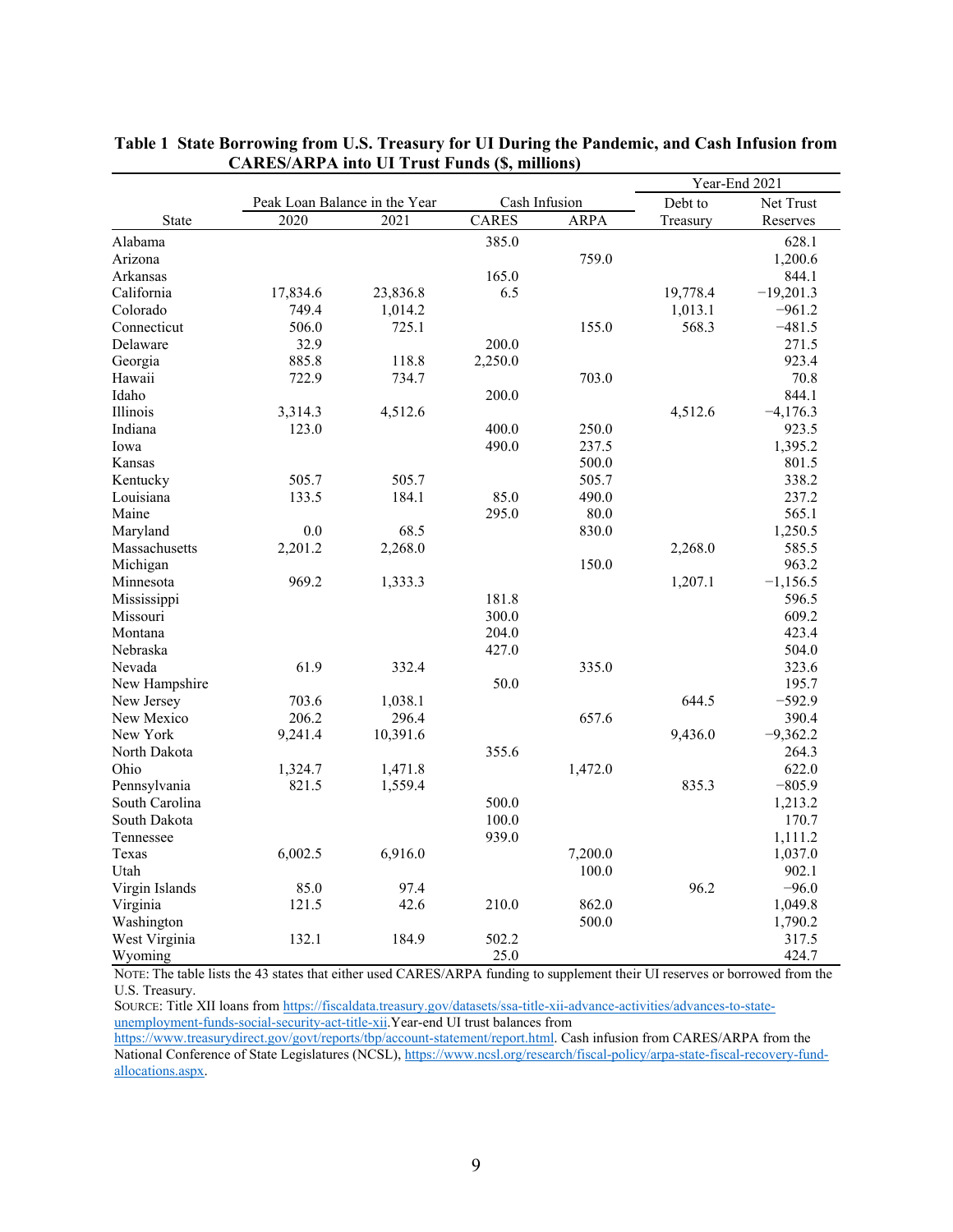

Figure 1 Average High-Cost Multiples among States Shoring Up Their UI Trusts With Federal Funds, by Year and Impact of Funds Infusion

NOTE: The average high-cost multiple (AHCM) is the ratio of UI reserves to the average of paid benefits over the three highest payout years in the previous two decades. The chart includes the 35 states that infused CARES or ARP funds into their UI trust funds and shows AHCMs by year, with and without the federal funds infusions.

SOURCE: ET Handbook 394, National Conference of State Legislatures, and authors' calculations.



Figure 2 Average High-Cost Multiples among States Not Using Federal Funds to Supplement Their UI Trusts, by Year

NOTE: See note to Figure 1 for definition of AHCM. This chart includes the 17 states and territories that did not use CARES or ARP funds to supplement their UI trust funds.

SOURCE: ET Handbook 394, National Conference of State Legislatures, and authors' calculations.